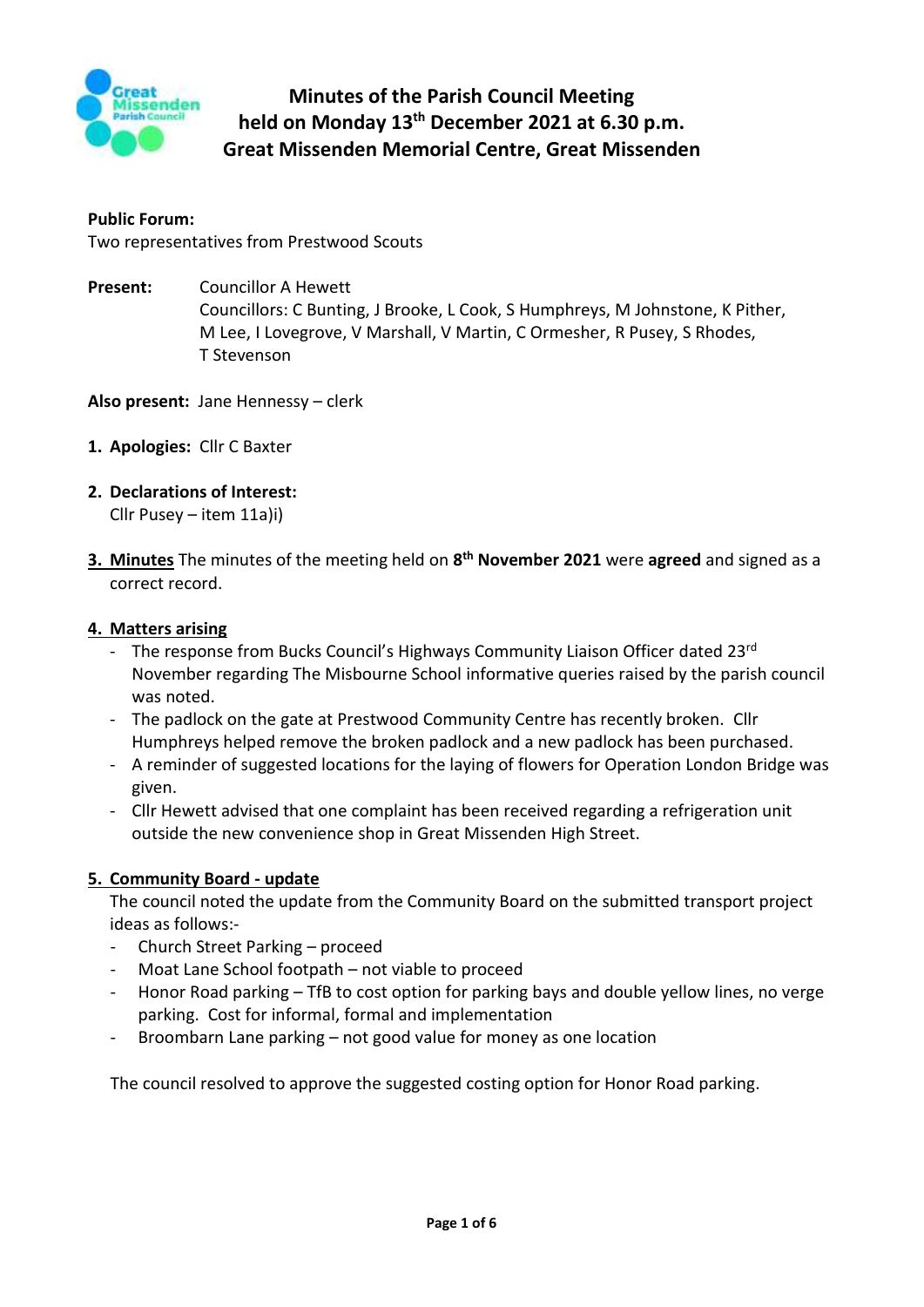### **6. Parking**

### **i) Bucks Council coach turning circle - update**

Cllr Hewett updated the council on the progress of the repairs to the turning circle. Bucks Council are preparing to undertake repairs to the area of subsidence in the turning circle and in the school and this will be carried out next week.

### **ii) Buryfield car park management**

The council approved by resolution to accept the draft variation to the Buryfield car park management lease. Cllr Rhodes had one query which will be clarified by the clerk.

### **iii) Buryfield car park – signage**

Cllr Brooke reported that the Buryfield car park has too much signage which should be reduced. Cllr Hewett suggested that once the turning circle repairs are completed a review of the signage could be carried out in the new year. Cllr Brooke also requested that other car parks in the parish could also be reviewed.

### **7. Climate Change & Environment Working Party - update**

A report from Cllr Bunting following a meeting of the working party on  $17<sup>th</sup>$  November was noted. The report proposed that a page is created on the parish council website dedicated to Climate Change and environmental updates which was resolved. Other recommendations in the report including a local cooking club, a community event and an article in The Source were noted and further information on these recommendations will be presented to the council in the new year. The council also resolved the request to provide a monthly 3 hour Saturday booking of Prestwood Community Centre for the Climate Café free of charge for 12 months.

#### **8.Memorial Hall - update**

- One revised quote for the entrance work of £6,950 was noted. Further comparison quotes are still awaited and the clerk requested any further recommendations of builders, as it is proving difficult to find contractors willing to quote.
- The parish council agreed to accept the offer from the GM Memorial Hall of a £200 annual fee for bookings made in the parish council's name at the Memorial Hall.
- The parish council agreed by majority vote that the meeting room was for use as an extension to the parish office and not for rent as part of the Memorial Hall's facilities.
- The clerk reported that the Main Hall of the Memorial Centre has been booked for the January and February council meetings, but it is likely that a regular Monday evening class will resume in March, in which case the Committee Room will be available. Under current government guidelines masks were now compulsory for meetings held in the Memorial Hall.

### **9. Remote Meetings**

The council resolved by unanimous vote to send the draft letters, provided by NALC, to the MP and to the Minister for Levelling Up Communities, calling for the option of remote parish council meetings to be made legal.

### **10. Repair Café - update**

Cllr Stevenson reported on the progress of the Repair Café. A committee structure has now been created to take the project forward as an independent organisation. Karen Pither is the chair of the committee and the next meeting will be in January. A request was made to include a budget line for a grant for the Repair Café to help with costs such as insurance. This was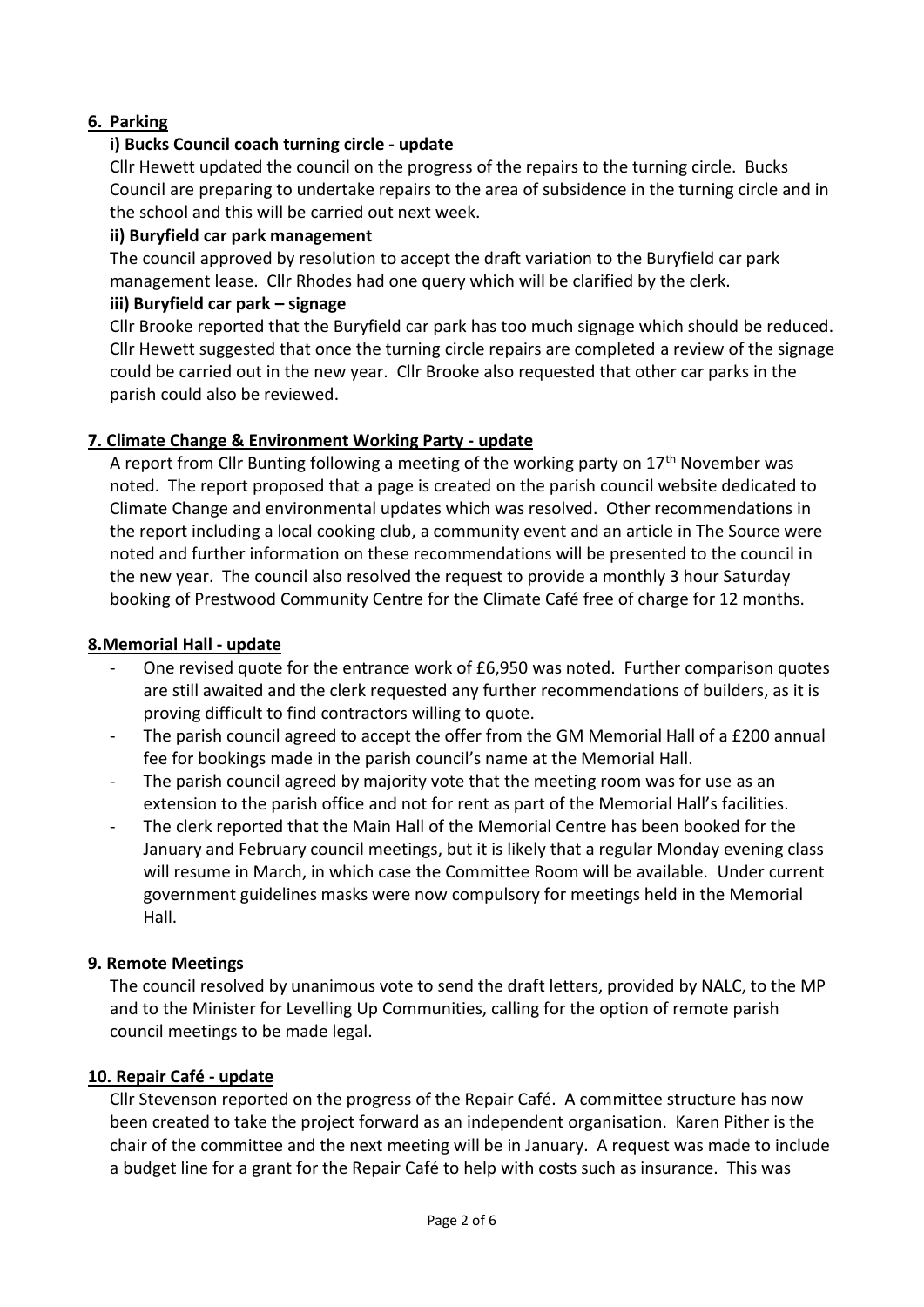approved at a cost of £400. A further request for hire of Prestwood Community Centre free of charge will requested at the January council meeting.

### **11. Reports from Committees**

### **a) Planning Committee**

**i)** The minutes of the meeting held on **Monday 6 th December 2021** were agreed and confirmed with minor amendments.

**ii)** All councillors were asked to consider the call for brownfield sites by Bucks Council. A link to the form has been provided for submission of sites.

### **b) HS2**

A summary of the report presented is below.

### **i) Main Works Civil Contractors**

- Weights and Measures building has now been demolished
- A new ALIGN compound is being created at the north portal and a noise barrier will be installed on the site. Noise and dust monitoring data is being reported monthly in public documents although there is a 2 month lag time.
- The drilling equipment in use at the Little Missenden Vent Shaft site will be moved to the north portal site to build the barrettes.
- Chesham Road Intervention Shaft complaints regarding the light pollution from floodlights at this site have resulted in the floodlights now being turned off at 7pm.
- EKFB earthworks continue.
- Bucks Council have recently approved extended hours for earth works. Align and EKFB have been given conditional permission to work 12 hours from 7am-7pm. The parish council have learned that permission is being sought to extend working hours further – routinely to 10pm and up to all night if required. The parish council resolved to exhort Bucks Council environment health officers to grant permission ONLY in exceptional circumstances as the further loss of darkness and tranquillity within the Chiltern Area of Outstanding Natural Beauty is unacceptable.

### **ii) Other Current Developments**

- Bucks Council have issued judicial review proceedings against decisions made by the Planning Inspectorate on the lorry route approvals along the A355/A413 submitted by HS2.
- The Leeds spur has now been cancelled.
- Protestors in the Wendover Active Resistance camp have now been evicted and the site should be cleared by Christmas.
- For 3 nights during week commencing 13<sup>th</sup> December the A413 at Rocky Lane will be closed at nights.
- For 3 days during the same week the A413 will have temporary traffic lights 9am 3pm. **iii) Communication**
- When sending complaints to [hs2enquiries@hs2.org.uk](mailto:hs2enquiries@hs2.org.uk) please also copy in Bucks Council at [ewrandhs2enquiries@buckinghamshire.gov.uk](mailto:ewrandhs2enquiries@buckinghamshire.gov.uk) and to our clerk.

### **c) Open Spaces and Lighting**

**i)** The minutes of the meeting held on **Tuesday 30th November 2021** were agreed.

#### **ii) Open Spaces Contract – 2022-25**

The working party consisting of Cllrs Pither, Hewett, Humphreys, Bunting, Johnstone & Lovegrove met and opened the tenders received on  $9<sup>th</sup>$  December. Using a matrix of criteria six tenders were compared and discussed and a vote was taken to recommend a contractor to put forward for full council approval. The working party recommended that the contract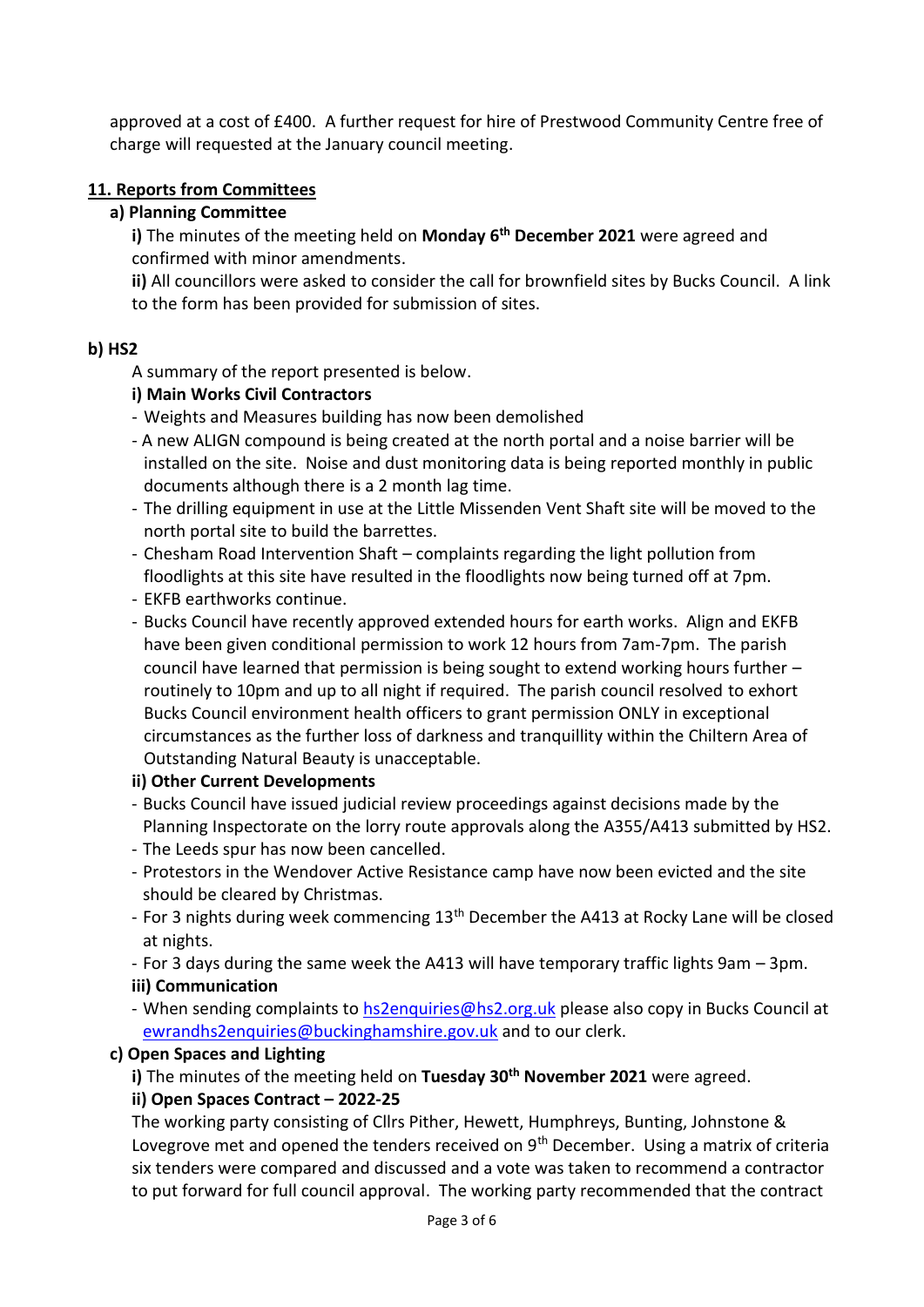should be awarded to Sexton Fencing. The council resolved by majority to accept this recommendation for the contract for 2022-2025.

### **iii) Land adjacent to Link Road – lease – for discussion**

The council discussed the email from Carter Jonas asking if the parish council would be interested in letting the land adjacent to the Link Road, Great Missenden. It is approximately 4.69 acres. Unfortunately there has been no response over the last 4 weeks from Carter Jonas following the request for more information. It was agreed to defer this item to the January agenda, by which time further information is hoped to be received.

### **iv) Nairdwood Lane allotments – update on 7B & 10B**

7B – the continued request that the parish council remove 'hazardous waste' by the tenant of 7B was noted, as was the report from the Open Spaces committee that the waste includes the remains of a greenhouse, glass and metal and that the tenant has held the allotment since 2007 and has only just recently requested this help. It was agreed by the council that the parish council does not have a policy of clearing rubbish from occupied allotments and this should be communicated to all tenants.

10B – the tenant has now paid the rent owed but not cleared wood from the plot or reduced and moved the polytunnel. The tenant is now demanding that the parish council remove the wood on the plot and that they are not able to complete the work without this wood being removed. The tenant believes that the parish council have an obligation to do so and has been reminded that it is not the parish council's policy to clear tenanted plots. As communication with this tenant had now been ongoing since July the parish council resolved by majority that the tenancy should be terminated and the process for this will be checked by the clerk.

### **v) Allotment tenancy agreement – addendum for approval**

The parish council resolved unanimously the wording reminding all allotment tenants that the condition of a plot is accepted when signing the tenancy agreement and it is the responsibility of the allotment tenant to remove items not acceptable under the terms and conditions of the tenancy agreement.

### **vi) Spurlands End Road allotment hedge – request**

The council considered the request from the resident adjacent to Spurlands End Road allotments for assistance in replacing a section of hedge along the border. The resident, with the parish council's permission, has improved the border and installed a fence. The council agreed to look into the costs of replacement hedging, Cllr Hewett offered to arrange a meeting with the Walled Garden to arrange a for a quote and this will be progressed in the new year.

## **vii) Spurlands End Road – draft letter to resident**

The draft letter regarding the Spurlands End Road boundary, along the right hand side, was approved with amendments.

### **viii) Gryms Dyke – replacement surfacing**

Following the November council meeting a third quote was received for the resurfacing work. This was from Playground Facilities for £19,238.80 + VAT. As this is under £25,000 use of the Contracts Finder service is not required. Under the clerks delegated powers this quote was resolved by majority and the order has now been placed. This project will be financed from the playground reserve and the work is hoped to be carried out in January 2022.

### **ix) Sibleys Rise, South Heath – request for additional play equipment**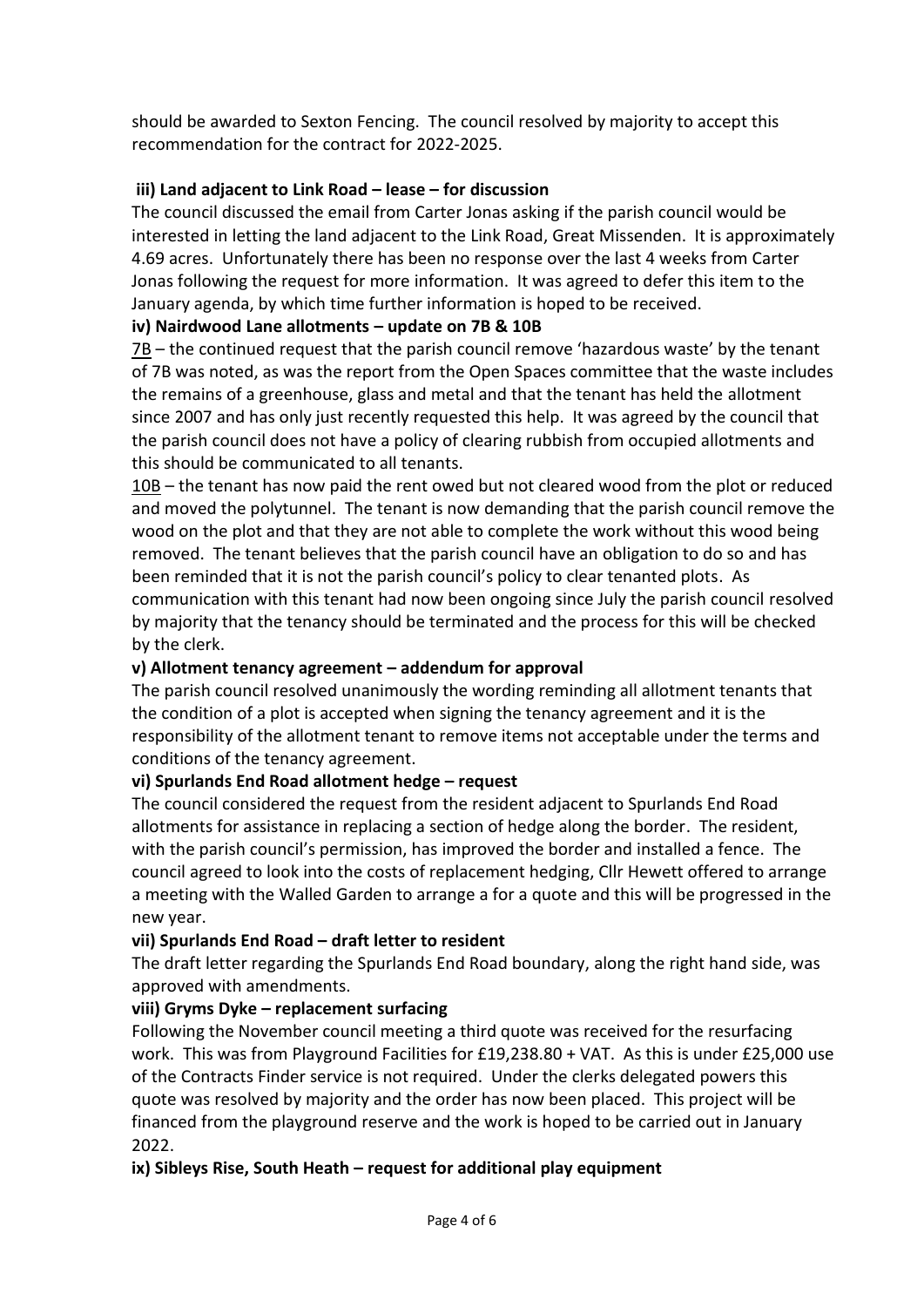The council noted the email from County Cllr Macbean regarding requests received to improve the play area in Sibleys Rise. Cllr Brooke confirmed that a survey has been sent to the residents of Sibleys Rise by way of informal consultation. If supported by the residents, an application could be made to the Community Board for funding. Cllrs Pither & Brooke have also visited Sibleys Rise. Once the outcome of the survey is known Cllr Brooke will report back to the council.

### **x) Sibleys Rise, South Heath – matting**

Cllr Pither reported that the matting under the swing at Sibleys Rise is in need of replacing and the council approved the proposal to obtain quotes for consideration.

### **xi) Prestwood Scout Hut – request for consideration and licence**

Following representation from the Scouts in the public forum the council agreed to support in principle the proposal of the Scouts to replace the current scout hut at Prestwood Common. It was indicated that this was a ten year plan and that approximately £250,000 of funding would be required. It was also noted that the licence between the Scouts and the parish council was expired and Cllr Rhodes offered to assist with drafting a new licence. Thanks were given to the representatives of the Scouts for all their hard work running the group.

### **xii) Tennis Court – quote for multi use**

The council discussed the quote for a shooting circle and basketball quote at £2,500. There were concerns regarding safety of the sockets when the post/s were removed during the summer months, could cause a trip hazard. It was suggested that mobile posts could be investigated, an example of cost was approximately £500 + VAT. The council agreed to make further enquiries regarding posts and in the meantime to approve the quote by A Molloy for £350 to add the basketball lining.

### **xiii) Prestwood Recreation Ground – draft expression of interest form**

The draft completed form was approved by majority vote with minor amendments.

### **d) Finance & General Purposes Committee**

**i)** The minutes of the committee meeting held on **24th November 2021** were agreed and confirmed.

### **ii) Draft budget – for discussion and approval**

Cllr Johnstone presented the draft budget recommended by the F&GP Committee at their recent meeting, including detailed earmarked reserves. The parish council approved the budget with amendments which included adjustments to the grants and open spaces section, provided these amendments keep the increase below 2% of the overall budget. The Finance & General Purposes Committee will meet again on the 16<sup>th</sup> December to make the amendments.

### **iii) Christmas Lights – Prestwood - update**

Following the proposal at the November meeting, the council resolved to re-allocate the Prestwood Christmas lights grant budget and to use their powers to fund the Christmas lights directly (Local Government Act 1972, section 144). The council resolved to accept the quote of £1,500 + VAT from Lamps & Tubes. This was carried out under the clerks delegated power prior to the December meeting.

### **iv) Request for a grant – GM Chamber of Commerce – for approval**

The council approved by resolution the grant request of £1,500 for the lights, insurance, trees, etc for Great Missenden's Christmas celebrations.

### **v) Request for a grant – The Source – for approval**